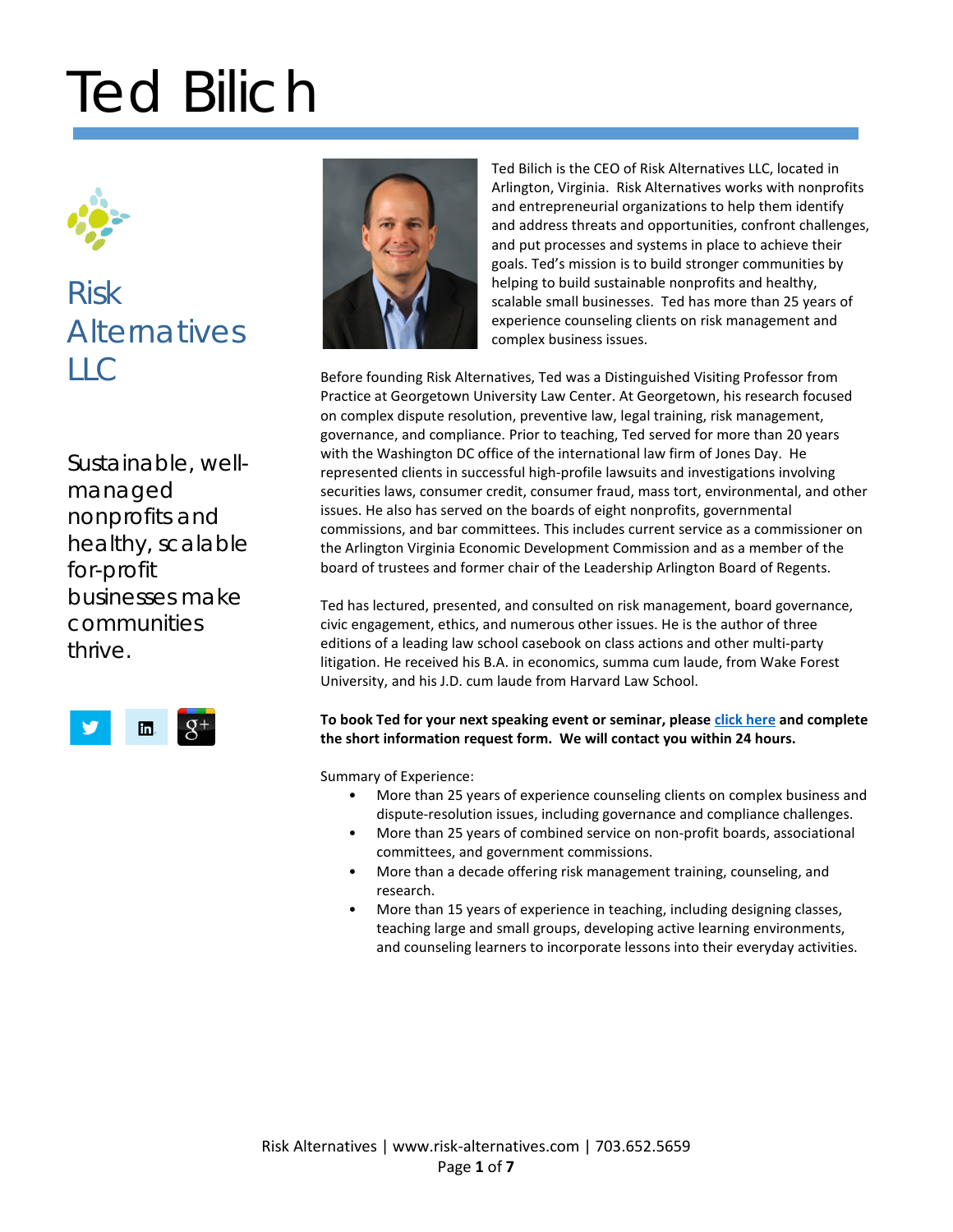

### **Biography**

### **Word Count: 232**

### **Ted Bilich, CEO Risk Alternatives LLC Arlington VA**

As CEO of Risk Alternatives, Ted's mission is to build stronger communities by helping to build sustainable nonprofits and healthy, scalable small businesses. Risk Alternatives works with nonprofits and entrepreneurial organizations to help them identify and address threats and opportunities, confront challenges, and put processes and systems in place to achieve their goals. Ted has more than 25 years of experience counseling clients on risk management and complex business issues.

Before founding Risk Alternatives, Ted was a Distinguished Visiting Professor from Practice at Georgetown University Law Center. There, Ted focused on complex dispute resolution, preventive law, legal training, risk management, governance, and compliance.

Before Georgetown, Ted served for more than 20 years in the Washington DC office of the international law firm of Jones Day. There, Ted represented clients in successful high-profile lawsuits and internal investigations. He also developed successful multiparty settlements involving businesses, consumers, and governmental agencies, working closely with parties with divergent interests to craft workable agreements.

Ted is a member of the American Law Institute (ALI) and is consulting on the ALI project that is developing authoritative guidance for judges, lawmakers, and lawyers on governance, risk management, and compliance. He also has served on the boards of eight nonprofits, governmental commissions, and bar committees.

Ted received his B.A. in economics from Wake Forest University and his J.D. from Harvard Law School.

#### **Word Count: 159**

#### **Ted Bilich, CEO Risk Alternatives LLC Arlington VA**

As CEO of Risk Alternatives, Ted's mission is to build stronger communities by helping to build sustainable nonprofits and healthy, scalable small businesses. Ted has more than 25 years of experience counseling clients on risk management and complex business issues.

Before founding Risk Alternatives, Ted was a Distinguished Visiting Professor from Practice at Georgetown University Law Center. At Georgetown, Ted focused on complex dispute resolution, preventive law, legal training, risk management, governance, and compliance. Before that, Ted served for more than 20 years in the Washington DC office of the international law firm of Jones Day. At Jones Day, Ted represented clients in successful high-profile lawsuits and investigations involving securities laws, consumer credit, consumer fraud, mass tort, environmental, and other issues. He also has served on the boards of eight nonprofits, commissions, and committees.

Ted received his B.A. in economics from Wake Forest University and his J.D. from Harvard Law School.

Risk Alternatives | www.risk-alternatives.com | 703.652.5659 Page **2** of **7**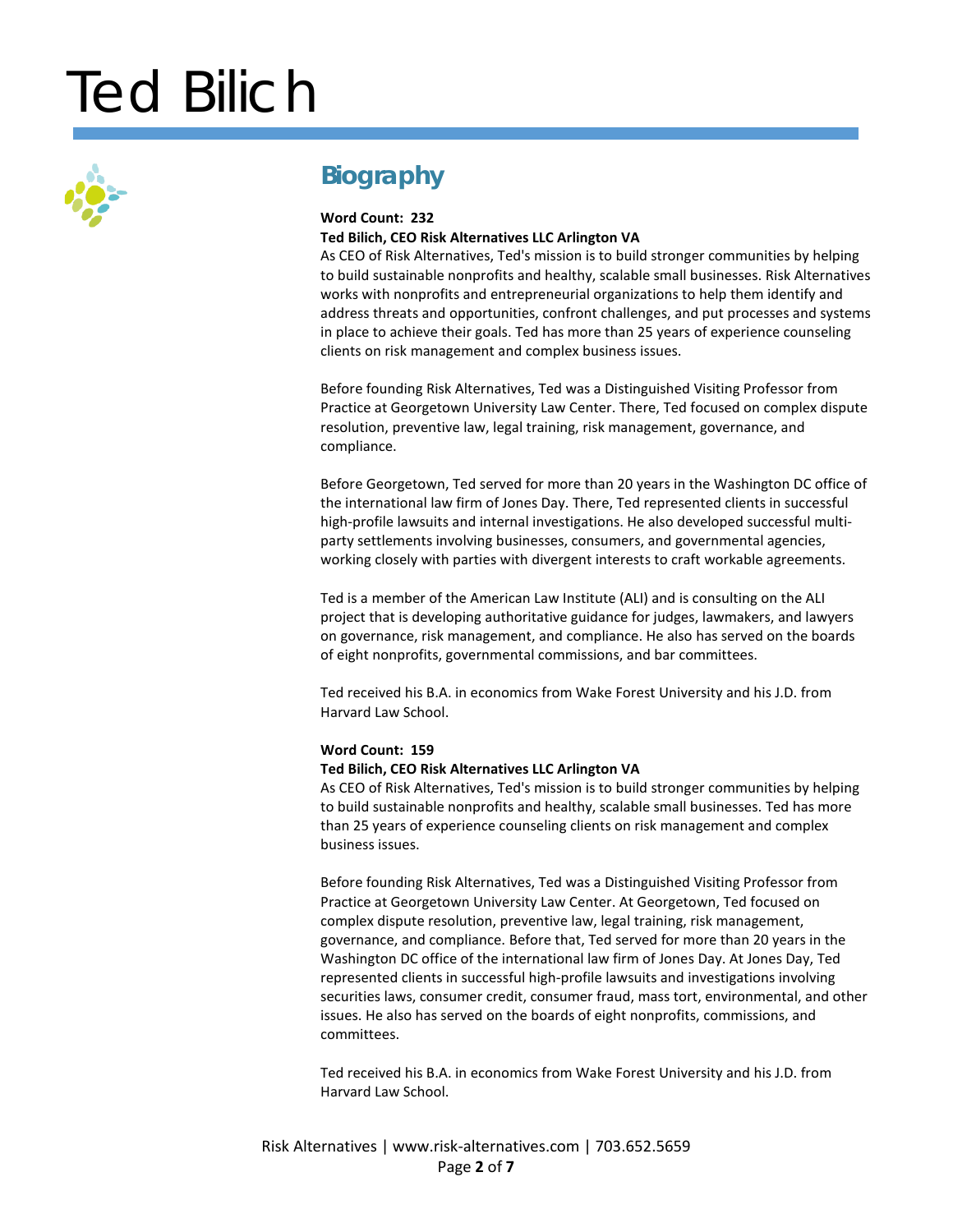

### **Speaker Introduction**

### **Word Count: 226 Ted Bilich, CEO Risk Alternatives LLC**

Our speaker today, Ted Bilich, is on a mission to make communities stronger by growing sustainable nonprofits and healthy, scalable small businesses. Ted has more than 25 years of experience counseling clients on complex business issues. As CEO of Risk Alternatives, Ted helps nonprofits and small businesses identify and address threats and opportunities, handle challenges, and put systems in place so that they can thrive.

Before founding Risk Alternatives, Ted was a Distinguished Visiting Professor from Practice at Georgetown University Law Center. At Georgetown, his research focused on resolution of complex disputes, preventive law, legal training, risk management, governance, and compliance.

Prior to teaching, Ted served for more than 20 years in the Washington DC office of the international law firm of Jones Day. At Jones Day, Ted represented clients in successful high-profile lawsuits and investigations involving securities laws, consumer credit, consumer fraud, mass tort, environmental, and other issues. He also developed successful multi-party settlements involving businesses, consumers, and governmental agencies, working closely with parties with divergent interests to craft workable agreements. Ted also has served on numerous commissions and nonprofit boards, including the Arlington Virginia Economic Development Commission and the Board of Regents of Leadership Arlington, where he served as board chairman.

Ted received his B.A. in economics from Wake Forest University and his J.D. from Harvard Law School.

### **Word Count: 110**

#### **Ted Bilich, CEO Risk Alternatives LLC**

Ted Bilich has more than 25 years of experience counseling about complex business issues. As CEO of Risk Alternatives, Ted builds resilient, sustainable nonprofits and healthy, scalable small businesses by helping them identify and address threats and opportunities, instead of being overwhelmed by them.

Before founding Risk Alternatives, Ted was a professor at Georgetown University Law Center.

Before that, Ted served for more than 20 years in the Washington DC office of the international law firm of Jones Day. He also has served on the boards of numerous nonprofits.

Ted received his B.A. from Wake Forest University and his J.D. from Harvard Law School.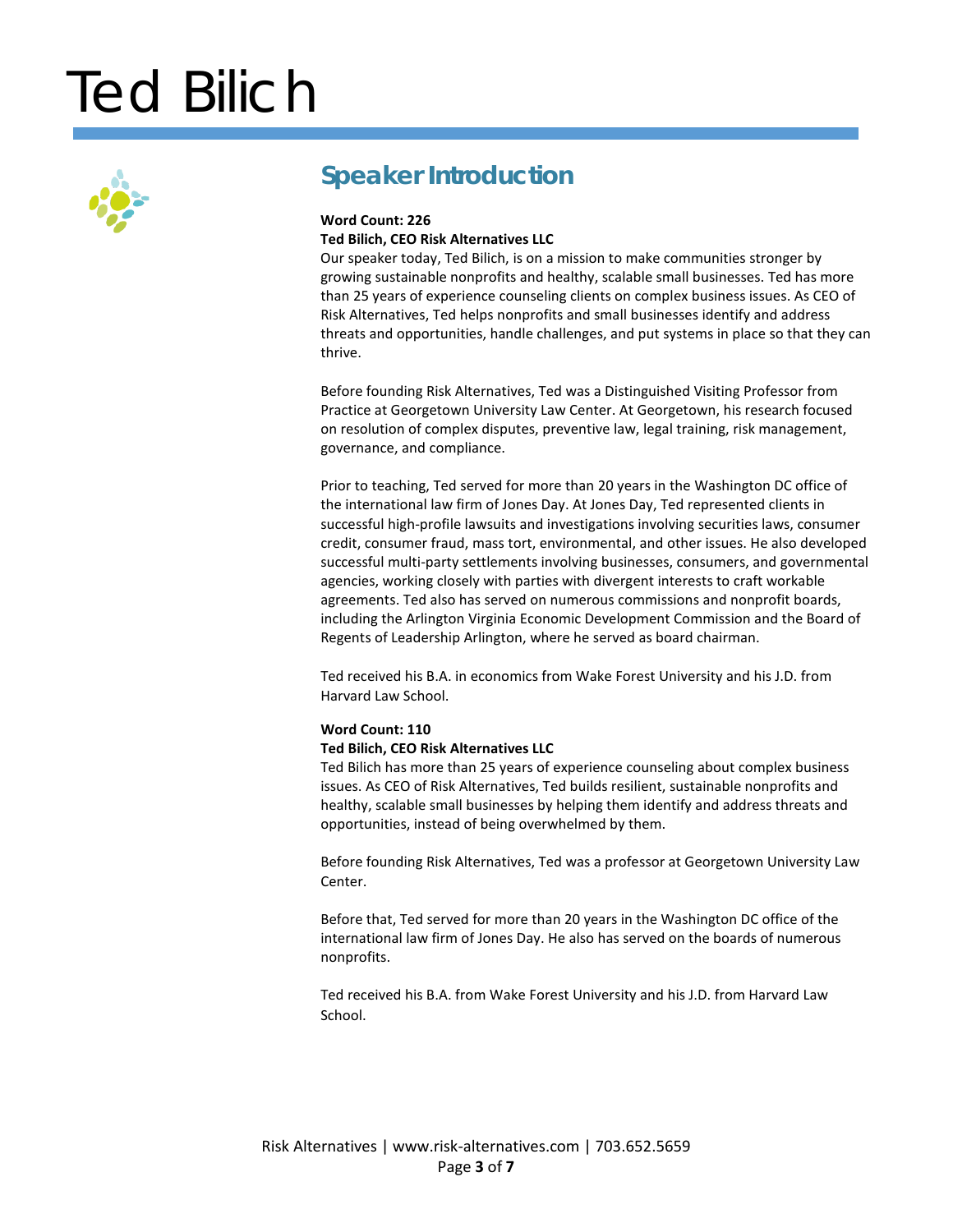

### **Q & A with Ted**

### **Q. What is the biggest risk you have ever taken?**

A. Starting Risk Alternatives. Every start-up is a huge risk. Before starting Risk Alternatives, I had counseled lots of nonprofits and small businesses about various issues. But I had never started a business before. I had been a partner in a huge, international law firm. I had taught at one of the largest law schools in the world. But it's very different to grow an organization yourself, from scratch. The experience has given me tremendous additional respect for entrepreneurs and nonprofit leaders. It's been exhilarating, but frankly also really scary.

### **Q. What are the biggest challenges facing nonprofit organizations right now?**

A. Nonprofits are chronically overextended and underfunded. They are always looking for the next dollar, and they already know where that next dollar is going to be spent. As a result, nonprofits under-invest in infrastructure, processes, and systems. They are so focused on money-in/money-out that they tend to pay insufficient attention to making sure they have core processes in place in finance, operations, compliance, reputation management, sales (to donors, potential partners, and service recipients), and risk management. I use the image of an hourglass. The money comes in from donors up top and flows out to the recipients at the bottom. But too little attention is placed on the middle, on the operational excellence of the organization – the way the money either does or doesn't effectively flow through to ultimate beneficiaries. If too little attention is devoted to that choke point, it inevitably gets clogged.

Nonprofits sometimes believe that because they are doing the public good, they are not held to the same standards of conduct and performance as other organizations. That belief is not only wrong, but dangerous. If a nonprofit is not effective, it will be overtaken by competitors – and yes, nonprofits have competitors. Every donor can give money to a variety of organizations. Every foundation has numerous nonprofits gunning for each dollar. If a nonprofit is not performing at peak effectiveness, it is vulnerable. But even more basically, if a nonprofit commits wrongdoing or acts negligently, no victim is going to care whether the wrongdoer is a 501(c)(3). They will seek compensation, no matter how much "public good" the nonprofit believes it does in a community.

I think there are answers for nonprofits. Nonprofits can take simple steps that dramatically enhance awareness of the threats and opportunities they face. They can make continuous process improvement a standard part of operations. By being more risk-aware and more risk-nimble, they can better serve all their stakeholders. They can serve not only current service recipients, but the host of future recipients that will never receive services if the nonprofit fails. They can better serve donors and funders, who deserve to receive maximum effectiveness out of every dollar. They can attract and retain better, happier employees. They can protect, defend, and enhance their reputations. They can build boards that are thoroughly engaged because they have bought into the threats and opportunities, understand the stakes, and are aligned about how to proceed.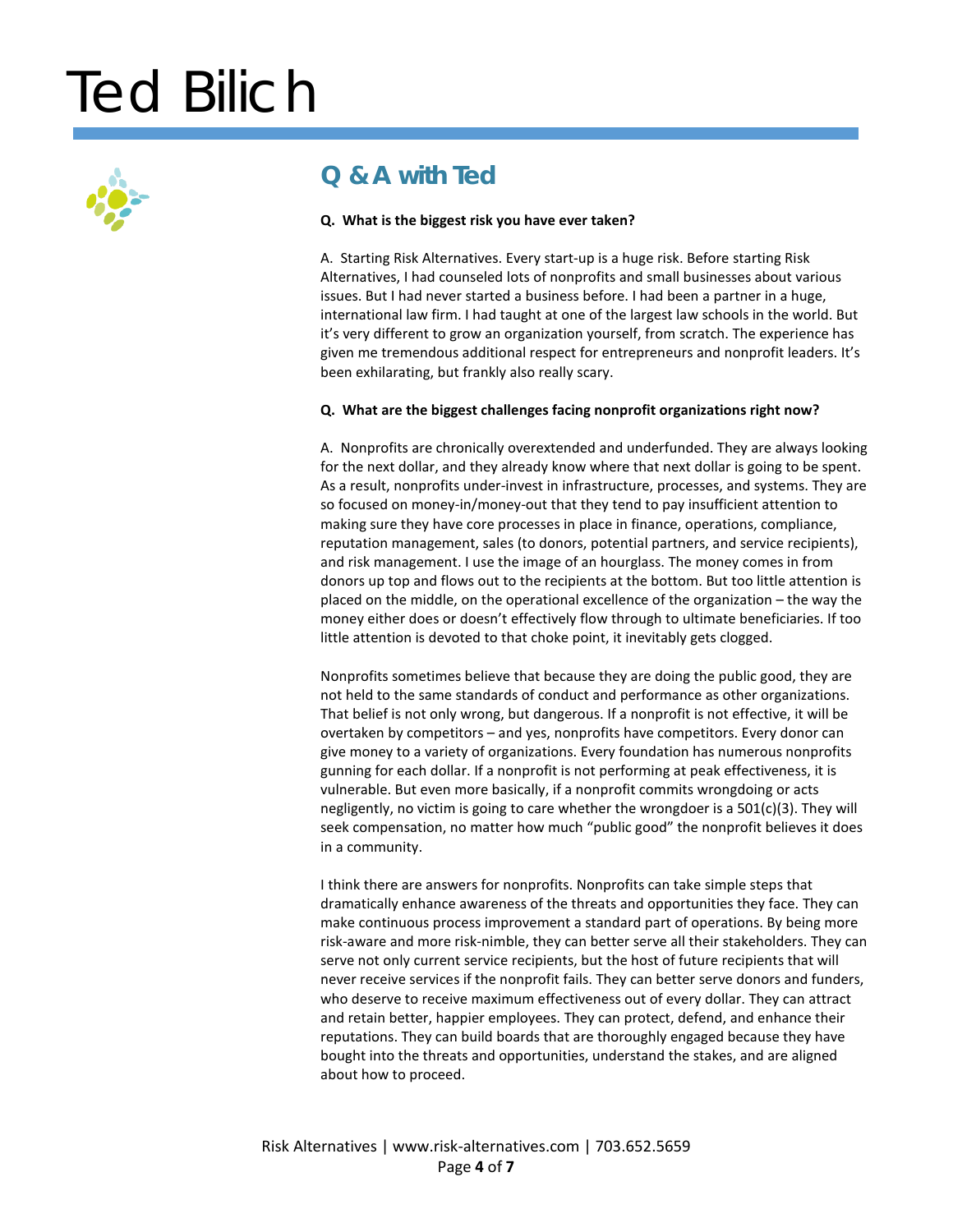

### **Q & A with Ted (continued)**

### **Q. What are the biggest challenges facing entrepreneurs today?**

A. The best thing about entrepreneurs is that they take risks. The worst thing is that they sometimes take risks blindly. Until entrepreneurs hit their first major hiccup, they tend to think they are invulnerable. Because they make great widgets (whatever their product or service is), they also think that they have a good business. But great products or services do not alone make great businesses. Entrepreneurs need to devote some focus to building resilient, sustainable, sound business models. They need to be aware of the threats and opportunities they face, and they need the humility to be able to ask for and take advice from many different quarters.

All too often, a start-up cruises along or even enters a huge growth period. Everything looks wonderful. But it is unsustainable, because leadership has not put the basic business processes in place to create resiliency. Because the business is actually fragile, when it hits that first hiccup – a bad employee departure, a regulatory snag, a recurrent vendor conflict, the departure of a key person who has too much in her head that was never put on paper – what might have been a minor challenge may instead create a death spiral. Equally sad, the business might overcome the challenge, but because of the experience, leadership may afterwards take a much more risk-averse path. As a result, the business may never achieve its potential.

#### **Q. Why is it important for non-profits to adopt risk management processes?**

A. Human brains are amazing computers, but we are flawed. Individually, we make predictable mistakes. We are bad at assessing risks, and we are bad at accepting responsibility. To overcome this, an organization needs to create processes that incentivize team members to improve all aspects of the business. Risk management helps organizations become aware of threats and opportunities. But it also increases team member engagement, because people recognize that they will not be punished for mistakes, but instead are empowered to improve their work environments.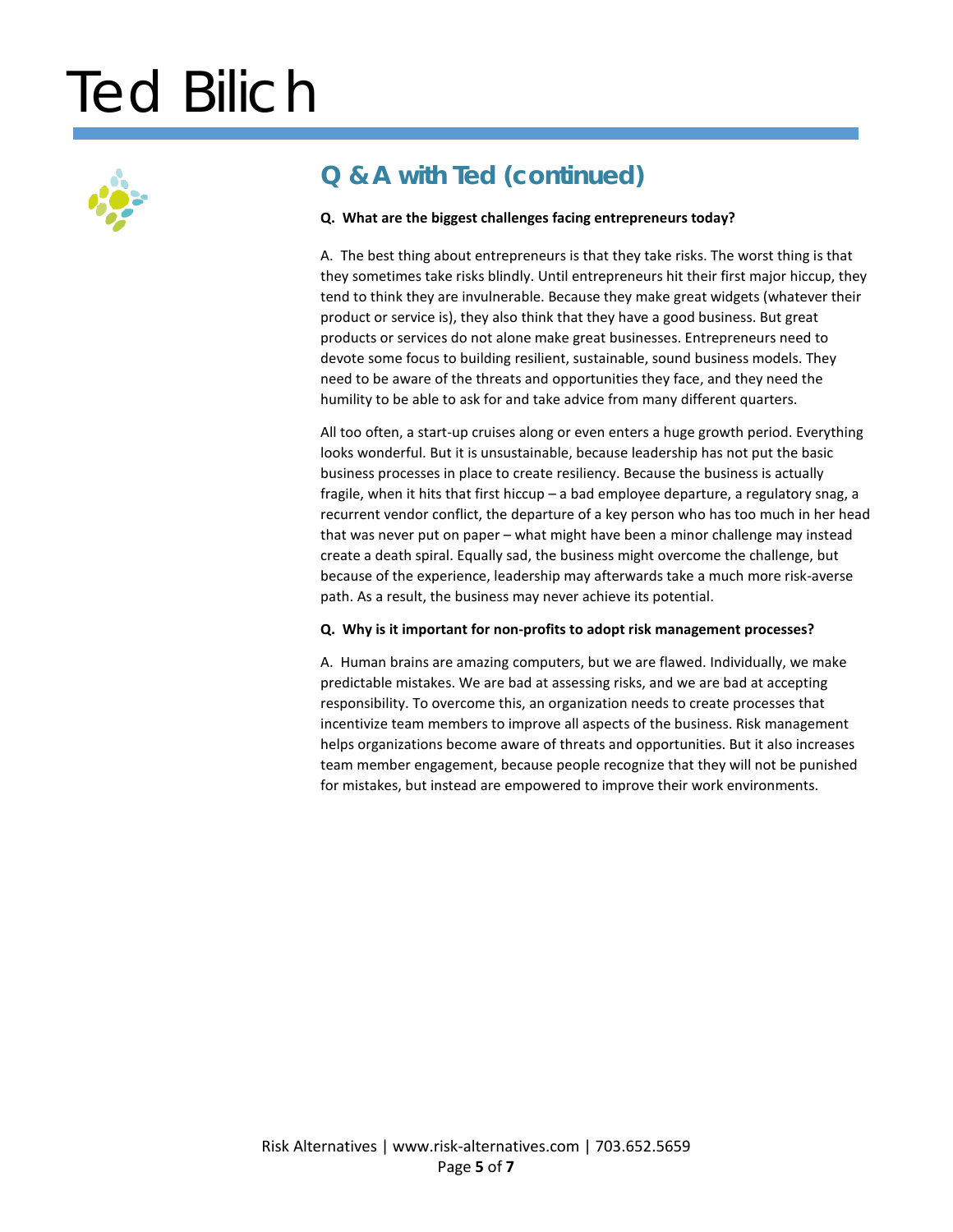

## **Civic and Professional Organizations**

During his professional career, Ted has served with, worked with, and counseled many civic, professional, and non-profit organizations including:

- Member of the American Law Institute, where he serves as a member of the Member Consultative Group for the ALI's current project, Principles of the Law, Compliance, Enforcement, and Risk Management.
- Member of the National Association of Corporate Directors.
- Currently serves as a commissioner on the Arlington Economic Development Commission and as a board member and past chairman of the Board of Regents of Leadership Arlington.
- Previously served on the boards of:
	- o The Washington Lawyers Commission for Civil Rights and Urban Affairs
	- o The Northern Virginia Conservation Trust
	- o The Latino Student Fund
	- o The Washington Humane Society
	- o The Hispanic Bar Association of DC Foundation
	- o Member of the DC Bar Litigation Section Steering Committee